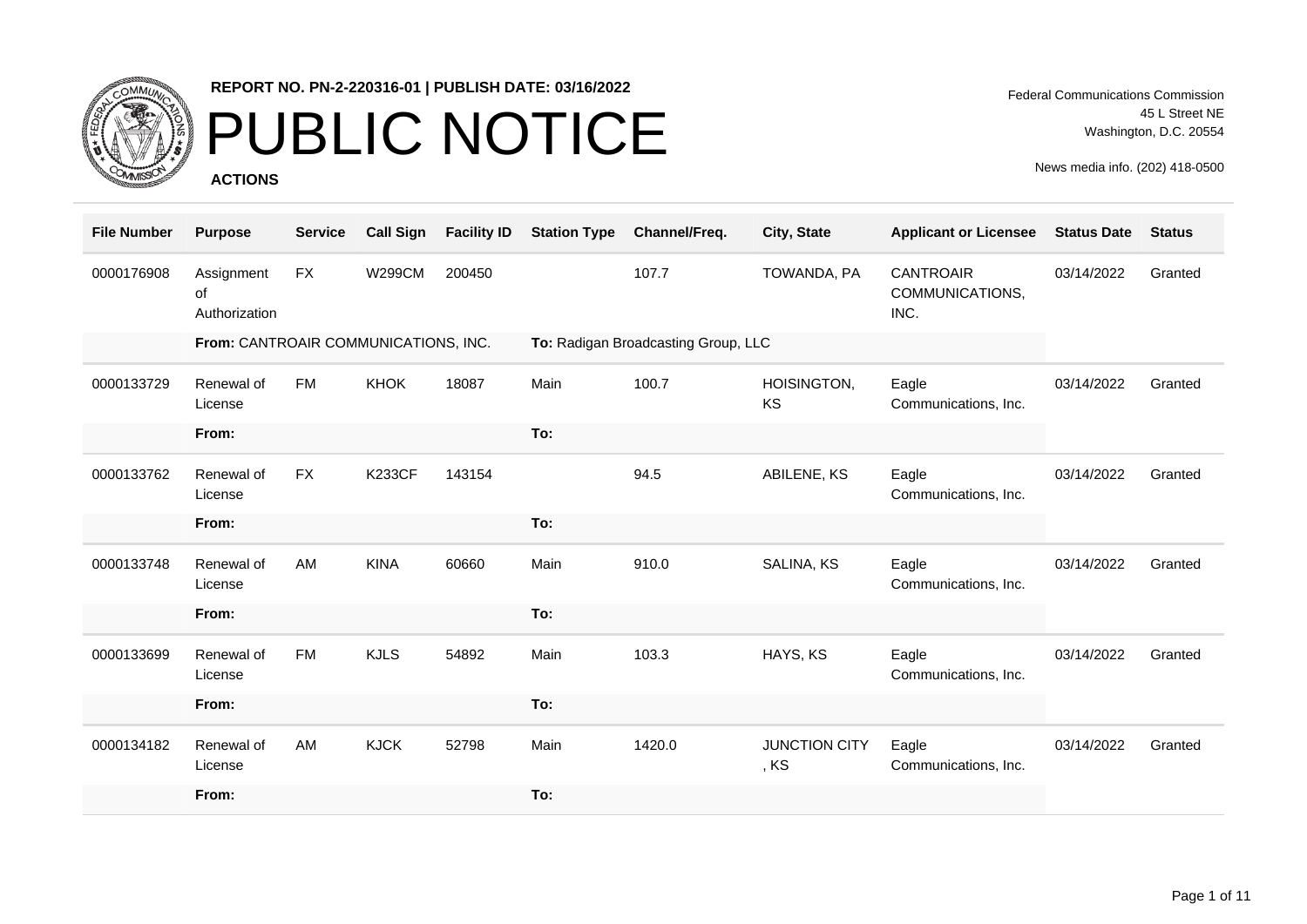

# PUBLIC NOTICE

**ACTIONS**

Federal Communications Commission 45 L Street NE Washington, D.C. 20554

| <b>File Number</b> | <b>Purpose</b>                    | <b>Service</b> | <b>Call Sign</b>   | <b>Facility ID</b> | <b>Station Type</b>     | Channel/Freq. | City, State                  | <b>Applicant or Licensee</b>         | <b>Status Date</b> | <b>Status</b> |
|--------------------|-----------------------------------|----------------|--------------------|--------------------|-------------------------|---------------|------------------------------|--------------------------------------|--------------------|---------------|
| 0000179939         | Assignment<br>of<br>Authorization | <b>FM</b>      | WYTM-<br><b>FM</b> | 67130              | Main                    | 105.5         | FAYETTEVILLE,<br><b>TN</b>   | Time Broadcasters,<br>Inc.           | 03/14/2022         | Granted       |
|                    | From: Time Broadcasters, Inc.     |                |                    |                    | To: Elk River Media LLC |               |                              |                                      |                    |               |
| 0000157404         | Renewal of<br>License             | <b>FM</b>      | <b>KZCT</b>        | 174017             | Main                    | 89.5          | VALLEJO, CA                  | <b>OZCAT</b><br><b>ENTERTAINMENT</b> | 03/14/2022         | Granted       |
|                    | From:                             |                |                    |                    | To:                     |               |                              |                                      |                    |               |
| 0000141949         | Renewal of<br>License             | <b>FM</b>      | <b>KJAZ</b>        | 6022               | Main                    | 94.1          | <b>POINT</b><br>COMFORT, TX  | <b>S CONTENT</b><br>MARKETING, LLC   | 03/14/2022         | Granted       |
|                    | From:                             |                |                    |                    | To:                     |               |                              |                                      |                    |               |
| 0000133716         | Renewal of<br>License             | AM             | <b>KWBW</b>        | 18069              | Main                    | 1450.0        | HUTCHINSON,<br>KS            | Eagle<br>Communications, Inc.        | 03/14/2022         | Granted       |
|                    | From:                             |                |                    |                    | To:                     |               |                              |                                      |                    |               |
| 0000134186         | Renewal of<br>License             | <b>FM</b>      | KJCK-FM            | 52799              | Main                    | 97.5          | <b>JUNCTION CITY</b><br>, KS | Eagle<br>Communications, Inc.        | 03/14/2022         | Granted       |
|                    | From:                             |                |                    |                    | To:                     |               |                              |                                      |                    |               |
| 0000133724         | Renewal of<br>License             | <b>FM</b>      | KHUT               | 18068              | Main                    | 102.9         | HUTCHINSON,<br>KS            | Eagle<br>Communications, Inc.        | 03/14/2022         | Granted       |
|                    | From:                             |                |                    |                    | To:                     |               |                              |                                      |                    |               |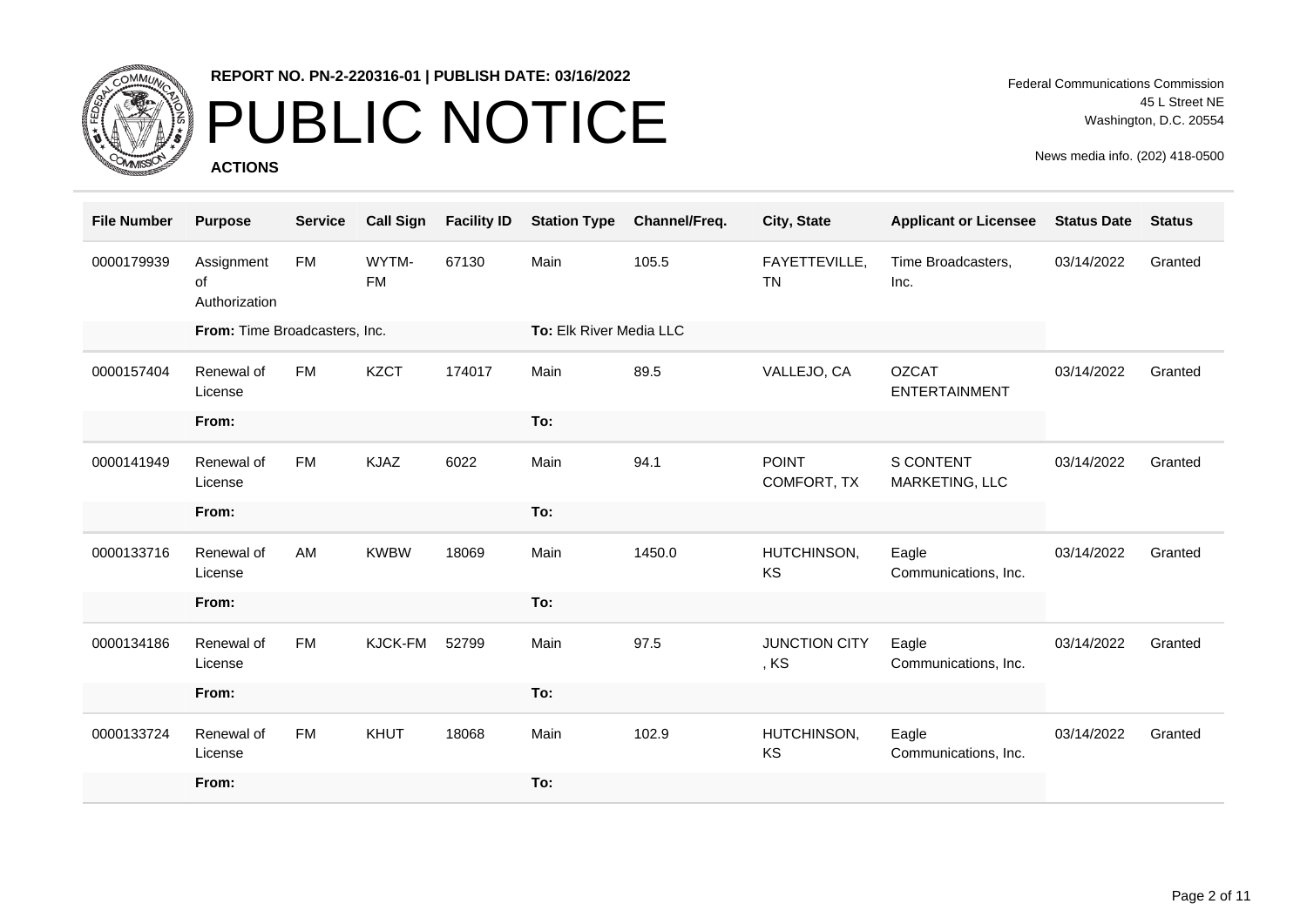

## PUBLIC NOTICE

**ACTIONS**

Federal Communications Commission 45 L Street NE Washington, D.C. 20554

| <b>File Number</b> | <b>Purpose</b>                       | <b>Service</b> | <b>Call Sign</b>   | <b>Facility ID</b> | <b>Station Type</b> | Channel/Freq.                       | City, State                     | <b>Applicant or Licensee</b>                      | <b>Status Date</b> | <b>Status</b> |
|--------------------|--------------------------------------|----------------|--------------------|--------------------|---------------------|-------------------------------------|---------------------------------|---------------------------------------------------|--------------------|---------------|
| 0000133738         | Renewal of<br>License                | <b>FM</b>      | KVGB-<br><b>FM</b> | 22149              | Main                | 104.3                               | <b>GREAT BEND,</b><br><b>KS</b> | Eagle<br>Communications, Inc.                     | 03/14/2022         | Granted       |
|                    | From:                                |                |                    |                    | To:                 |                                     |                                 |                                                   |                    |               |
| 0000176907         | Assignment<br>of<br>Authorization    | FM             | WTTC-<br><b>FM</b> | 68614              | Main                | 95.3                                | TOWANDA, PA                     | <b>CANTROAIR</b><br>COMMUNICATIONS,<br>INC.       | 03/14/2022         | Granted       |
|                    | From: CANTROAIR COMMUNICATIONS, INC. |                |                    |                    |                     | To: Radigan Broadcasting Group, LLC |                                 |                                                   |                    |               |
| 0000133807         | Renewal of<br>License                | FM             | KAAQ               | 18090              | Main                | 105.9                               | ALLIANCE, NE                    | Eagle<br>Communications, Inc.                     | 03/14/2022         | Granted       |
|                    | From:                                |                |                    |                    | To:                 |                                     |                                 |                                                   |                    |               |
| 0000134141         | Renewal of<br>License                | <b>FM</b>      | <b>KELN</b>        | 69699              | Main                | 97.1                                | NORTH PLATTE<br>, NE            | Eagle<br>Communications, Inc.                     | 03/14/2022         | Granted       |
|                    | From:                                |                |                    |                    | To:                 |                                     |                                 |                                                   |                    |               |
| 0000161963         | Renewal of<br>License                | AM             | <b>KGAL</b>        | 18039              | Main                | 1580.0                              | LEBANON, OR                     | <b>EADS</b><br><b>BROADCASTING</b><br>CORPORATION | 03/14/2022         | Granted       |
|                    | From:                                |                |                    |                    | To:                 |                                     |                                 |                                                   |                    |               |
| 0000134160         | Renewal of<br>License                | FM             | <b>KCNB</b>        | 164168             | Main                | 94.7                                | CHADRON, NE                     | Eagle<br>Communications, Inc.                     | 03/14/2022         | Granted       |
|                    | From:                                |                |                    |                    | To:                 |                                     |                                 |                                                   |                    |               |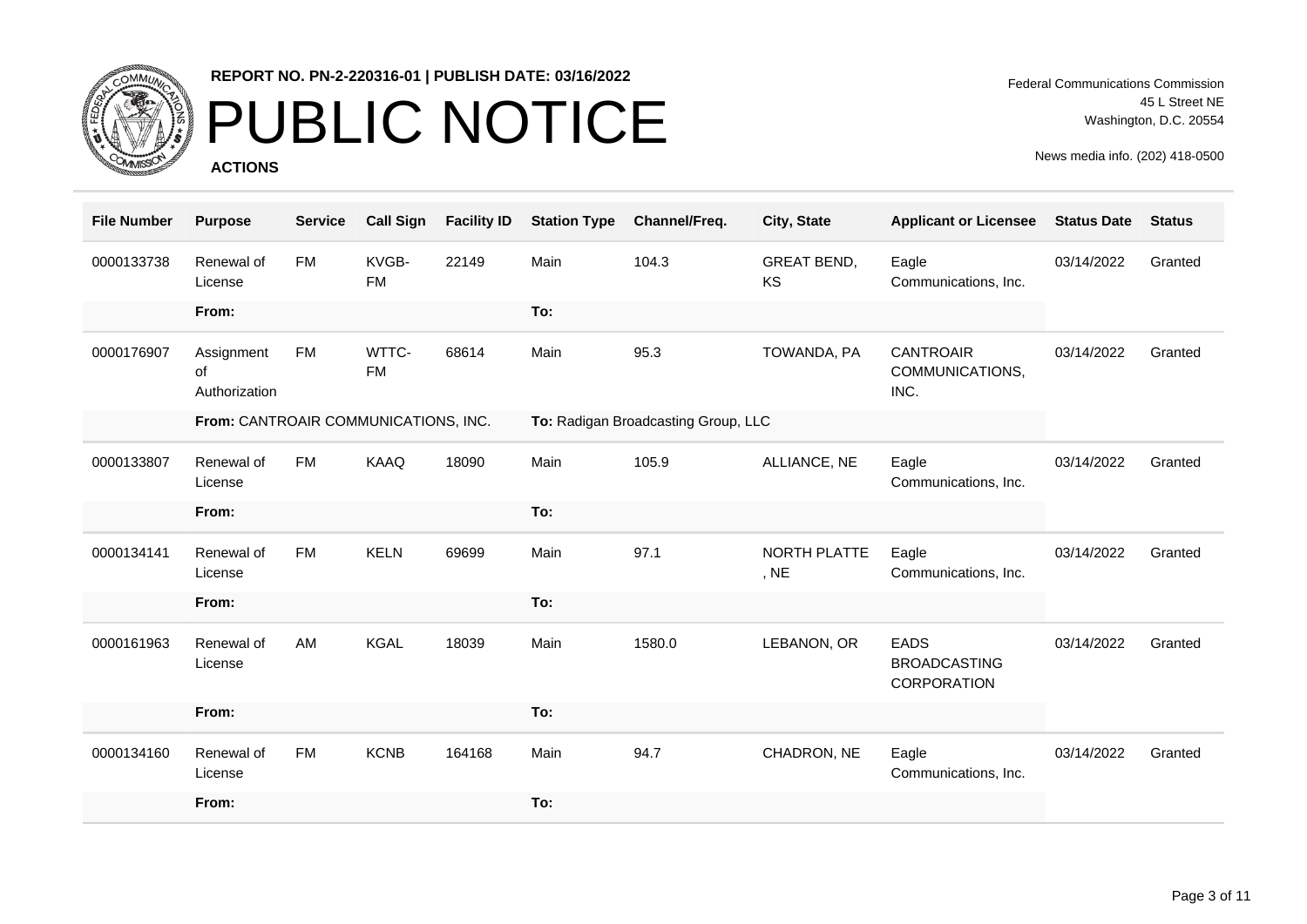

# PUBLIC NOTICE

**ACTIONS**

Federal Communications Commission 45 L Street NE Washington, D.C. 20554

| <b>File Number</b> | <b>Purpose</b>                           | <b>Service</b> | <b>Call Sign</b>   | <b>Facility ID</b> | <b>Station Type</b> | Channel/Freq.                           | City, State                 | <b>Applicant or Licensee</b>                | <b>Status Date</b> | <b>Status</b> |
|--------------------|------------------------------------------|----------------|--------------------|--------------------|---------------------|-----------------------------------------|-----------------------------|---------------------------------------------|--------------------|---------------|
| 0000134197         | Renewal of<br>License                    | <b>FX</b>      | <b>K224EX</b>      | 142473             |                     | 92.7                                    | MANHATTAN,<br><b>KS</b>     | Eagle<br>Communications, Inc.               | 03/14/2022         | Granted       |
|                    | From:                                    |                |                    |                    | To:                 |                                         |                             |                                             |                    |               |
| 0000185925         | Modification<br>to License<br>(Next Gen) | <b>DTV</b>     | WJRT-<br><b>TV</b> | 21735              | Main                | 204.0                                   | FLINT, MI                   | Flint TV License<br>Company, LLC            | 03/14/2022         | Granted       |
|                    | From:                                    |                |                    |                    | To:                 |                                         |                             |                                             |                    |               |
| 0000176906         | Assignment<br>οf<br>Authorization        | AM             | <b>WTTC</b>        | 68613              | Main                | 1550.0                                  | TOWANDA, PA                 | <b>CANTROAIR</b><br>COMMUNICATIONS,<br>INC. | 03/14/2022         | Granted       |
|                    | From: CANTROAIR COMMUNICATIONS, INC.     |                |                    |                    |                     | To: Radigan Broadcasting Group, LLC     |                             |                                             |                    |               |
| 0000182987         | Assignment<br>of<br>Authorization        | <b>LPD</b>     | W16EI-D            | 182667             | Main                | 16                                      | <b>BOWLING</b><br>GREEN, KY | KING FORWARD,<br>INC.                       | 03/14/2022         | Granted       |
|                    | From: KING FORWARD, INC.                 |                |                    |                    |                     | To: Marquee Broadcasting Kentucky, Inc. |                             |                                             |                    |               |
| 0000141948         | Renewal of<br>License                    | <b>FM</b>      | KULM-<br><b>FM</b> | 70706              | Main                | 98.3                                    | COLUMBUS, TX                | <b>S CONTENT</b><br>MARKETING, LLC          | 03/14/2022         | Granted       |
|                    | From:                                    |                |                    |                    | To:                 |                                         |                             |                                             |                    |               |
| 0000156249         | Renewal of<br>License                    | <b>FX</b>      | <b>K288BK</b>      | 71379              | Main                | 105.5                                   | WEAVERVILLE,<br>ETC., CA    | WEAVERVILLE<br>TRANSLATOR CO.,              | 03/14/2022         | Granted       |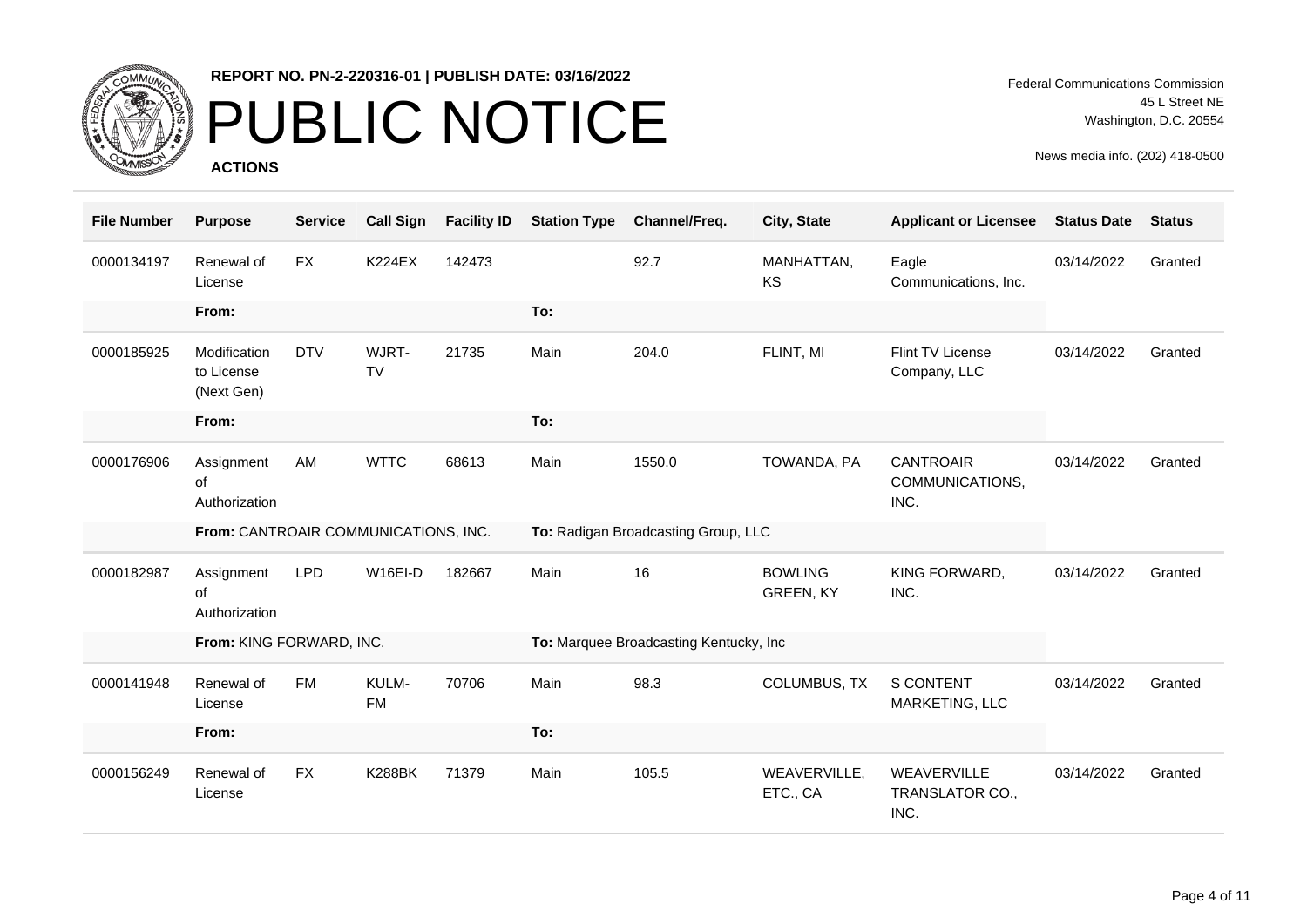

# PUBLIC NOTICE

**ACTIONS**

Federal Communications Commission 45 L Street NE Washington, D.C. 20554

| <b>File Number</b> | <b>Purpose</b>                    | <b>Service</b> | <b>Call Sign</b> | <b>Facility ID</b> | <b>Station Type</b>     | Channel/Freq. | City, State                | <b>Applicant or Licensee</b>                      | <b>Status Date</b> | <b>Status</b> |
|--------------------|-----------------------------------|----------------|------------------|--------------------|-------------------------|---------------|----------------------------|---------------------------------------------------|--------------------|---------------|
|                    | From:                             |                |                  |                    | To:                     |               |                            |                                                   |                    |               |
| 0000161968         | Renewal of<br>License             | AM             | <b>KSHO</b>      | 18038              | Main                    | 920.0         | LEBANON, OR                | <b>EADS</b><br><b>BROADCASTING</b><br>CORPORATION | 03/14/2022         | Granted       |
|                    | From:                             |                |                  |                    | To:                     |               |                            |                                                   |                    |               |
| 0000134146         | Renewal of<br>License             | <b>FM</b>      | <b>KHMY</b>      | 37122              | Main                    | 93.1          | PRATT, KS                  | Eagle<br>Communications, Inc.                     | 03/14/2022         | Granted       |
|                    | From:                             |                |                  |                    | To:                     |               |                            |                                                   |                    |               |
| 0000156241         | Renewal of<br>License             | <b>FX</b>      | <b>K263AD</b>    | 71380              | Main                    | 100.5         | WEAVERVILLE,<br>ETC., CA   | WEAVERVILLE<br>TRANSLATOR CO.,<br>INC.            | 03/14/2022         | Granted       |
|                    | From:                             |                |                  |                    | To:                     |               |                            |                                                   |                    |               |
| 0000179938         | Assignment<br>οf<br>Authorization | <b>FX</b>      | <b>W253CX</b>    | 202987             |                         | 98.5          | FAYETTEVILLE,<br><b>TN</b> | <b>ELK RIVER</b><br><b>BROADCASTING INC</b>       | 03/14/2022         | Granted       |
|                    | From: ELK RIVER BROADCASTING INC  |                |                  |                    | To: Elk River Media LLC |               |                            |                                                   |                    |               |
| 0000123677         | Renewal of<br>License             | <b>FM</b>      | <b>KSJQ</b>      | 59246              | Main                    | 92.7          | SAVANNAH, MO               | Eagle<br>Communications, Inc.                     | 03/14/2022         | Granted       |
|                    | From:                             |                |                  |                    | To:                     |               |                            |                                                   |                    |               |
| 0000133694         | Renewal of<br>License             | <b>FM</b>      | <b>KHAZ</b>      | 18073              | Main                    | 99.5          | HAYS, KS                   | Eagle<br>Communications, Inc.                     | 03/14/2022         | Granted       |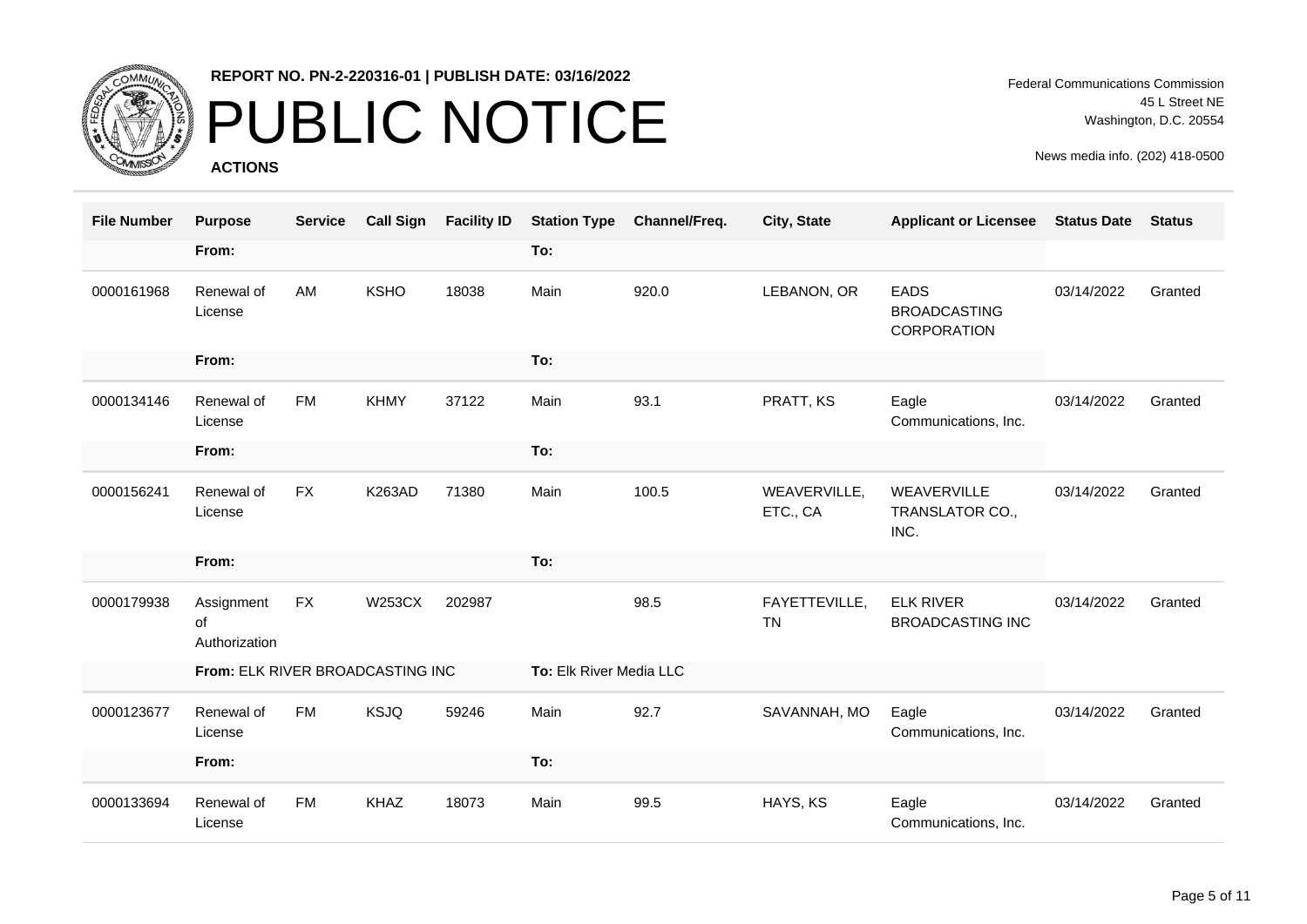

# PUBLIC NOTICE

**ACTIONS**

Federal Communications Commission 45 L Street NE Washington, D.C. 20554

| <b>File Number</b> | <b>Purpose</b>                    | <b>Service</b> |                    | Call Sign Facility ID | <b>Station Type</b>     | Channel/Freq. | City, State                | <b>Applicant or Licensee Status Date</b>                |            | <b>Status</b> |
|--------------------|-----------------------------------|----------------|--------------------|-----------------------|-------------------------|---------------|----------------------------|---------------------------------------------------------|------------|---------------|
|                    | From:                             |                |                    |                       | To:                     |               |                            |                                                         |            |               |
| 0000185463         | Minor<br>Modification             | <b>FX</b>      | <b>W241AF</b>      | 28329                 | Main                    | 96.1          | ROSSVILLE, GA              | <b>IMMANUEL</b><br><b>BROADCASTING</b><br>NETWORK, INC. | 03/14/2022 | Granted       |
|                    | From:                             |                |                    |                       | To:                     |               |                            |                                                         |            |               |
| 0000179937         | Assignment<br>of<br>Authorization | AM             | <b>WEKR</b>        | 32199                 | Main                    | 1240.0        | FAYETTEVILLE,<br><b>TN</b> | <b>ELK RIVER</b><br><b>BROADCASTING INC</b>             | 03/14/2022 | Granted       |
|                    | From: ELK RIVER BROADCASTING INC  |                |                    |                       | To: Elk River Media LLC |               |                            |                                                         |            |               |
| 0000184622         | License To<br>Cover               | FM             | <b>KCML</b>        | 79009                 | Main                    | 99.9          | ST. JOSEPH,<br><b>MN</b>   | <b>LEIGHTON</b><br><b>ENTERPRISES INC</b>               | 03/14/2022 | Granted       |
|                    | From:                             |                |                    |                       | To:                     |               |                            |                                                         |            |               |
| 0000134196         | Renewal of<br>License             | <b>FM</b>      | <b>KQLA</b>        | 33565                 | Main                    | 103.5         | OGDEN, KS                  | Eagle<br>Communications, Inc.                           | 03/14/2022 | Granted       |
|                    | From:                             |                |                    |                       | To:                     |               |                            |                                                         |            |               |
| 0000154847         | Renewal of<br>License             | <b>FM</b>      | KJUG-<br><b>FM</b> | 71714                 | Main                    | 106.7         | TULARE, CA                 | <b>MOMENTUM</b><br><b>BROADCASTING LP</b>               | 03/14/2022 | Granted       |
|                    | From:                             |                |                    |                       | To:                     |               |                            |                                                         |            |               |
| 0000133811         | Renewal of<br>License             | <b>FM</b>      | <b>KQSK</b>        | 18091                 | Main                    | 97.5          | CHADRON, NE                | Eagle<br>Communications, Inc.                           | 03/14/2022 | Granted       |
|                    | From:                             |                |                    |                       | To:                     |               |                            |                                                         |            |               |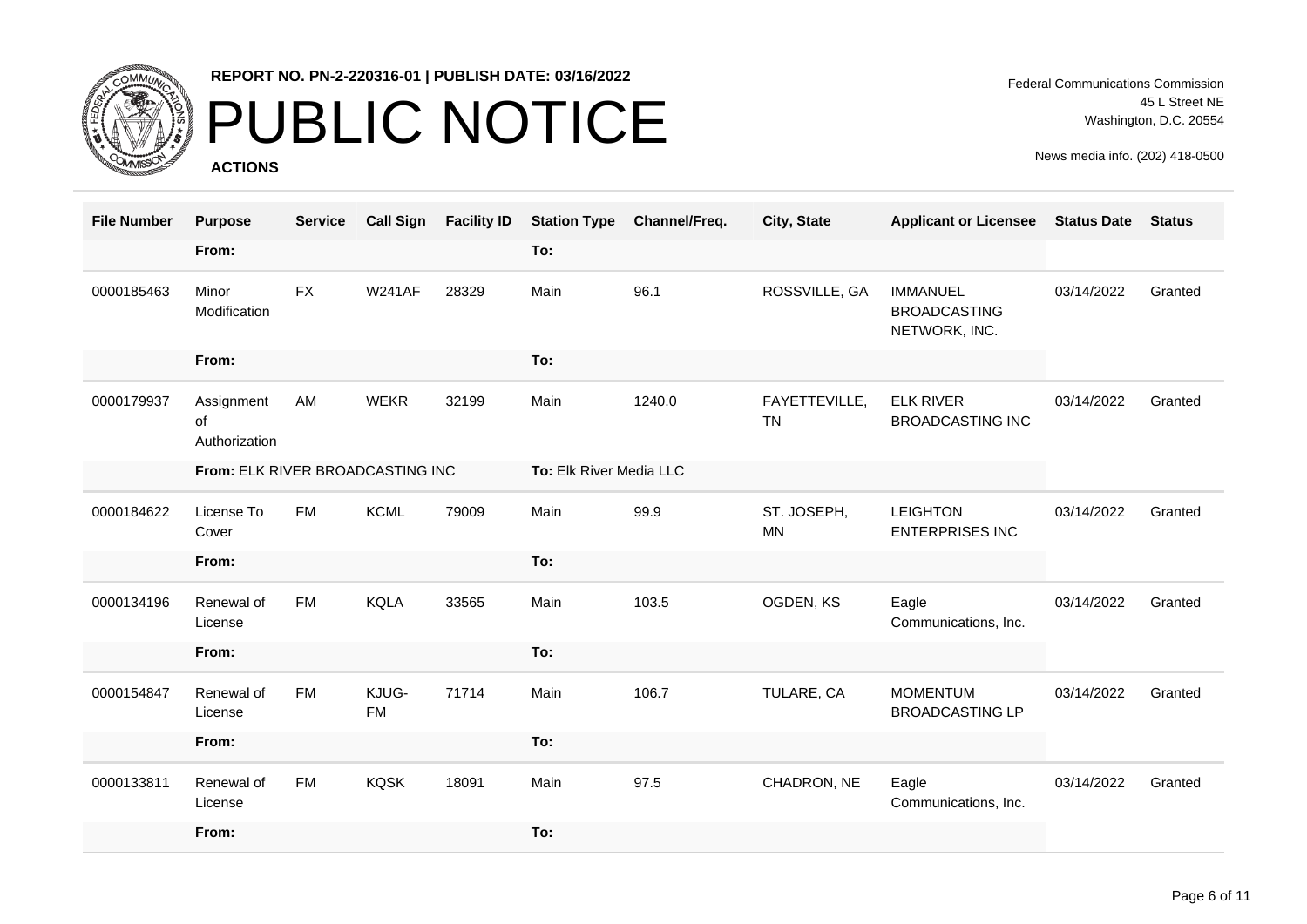

# PUBLIC NOTICE

**ACTIONS**

Federal Communications Commission 45 L Street NE Washington, D.C. 20554

| <b>File Number</b> | <b>Purpose</b>                    | <b>Service</b> | <b>Call Sign</b> | <b>Facility ID</b> | <b>Station Type</b> | Channel/Freq.                                    | City, State                 | <b>Applicant or Licensee</b>                       | <b>Status Date</b> | <b>Status</b> |
|--------------------|-----------------------------------|----------------|------------------|--------------------|---------------------|--------------------------------------------------|-----------------------------|----------------------------------------------------|--------------------|---------------|
| 0000133824         | Renewal of<br>License             | <b>FX</b>      | <b>K251CP</b>    | 202777             |                     | 98.1                                             | NORTH PLATTE<br>, NE        | Eagle<br>Communications, Inc.                      | 03/14/2022         | Granted       |
|                    | From:                             |                |                  |                    | To:                 |                                                  |                             |                                                    |                    |               |
| 0000182787         | Assignment<br>of<br>Authorization | <b>LPD</b>     | K25QM-<br>D      | 181790             | Main                | 25                                               | <b>PALM SPRINGS</b><br>, CA | <b>MAKO</b><br><b>COMMUNICATIONS</b><br><b>LLC</b> | 03/14/2022         | Granted       |
|                    | From: MAKO COMMUNICATIONS LLC     |                |                  |                    |                     | To: Major Market Broadcasting of California Inc. |                             |                                                    |                    |               |
| 0000133823         | Renewal of<br>License             | AM             | <b>KOOQ</b>      | 69701              | Main                | 1410.0                                           | NORTH PLATTE<br>, NE        | Eagle<br>Communications, Inc.                      | 03/14/2022         | Granted       |
|                    | From:                             |                |                  |                    | To:                 |                                                  |                             |                                                    |                    |               |
| 0000156852         | Renewal of<br>License             | <b>FX</b>      | <b>K208BJ</b>    | 71378              | Main                | 89.5                                             | WEAVERVILLE,<br>ETC., CA    | WEAVERVILLE<br>TRANSLATOR CO.,<br>INC.             | 03/14/2022         | Granted       |
|                    | From:                             |                |                  |                    | To:                 |                                                  |                             |                                                    |                    |               |
| 0000133717         | Renewal of<br>License             | <b>FX</b>      | <b>K253BP</b>    | 142265             |                     | 98.5                                             | NICKERSON, KS               | Eagle<br>Communications, Inc.                      | 03/14/2022         | Granted       |
|                    | From:                             |                |                  |                    | To:                 |                                                  |                             |                                                    |                    |               |
| 0000133701         | Renewal of<br>License             | <b>FM</b>      | <b>KKQY</b>      | 54891              | Main                | 101.9                                            | HILL CITY, KS               | Eagle<br>Communications, Inc.                      | 03/14/2022         | Granted       |
|                    | From:                             |                |                  |                    | To:                 |                                                  |                             |                                                    |                    |               |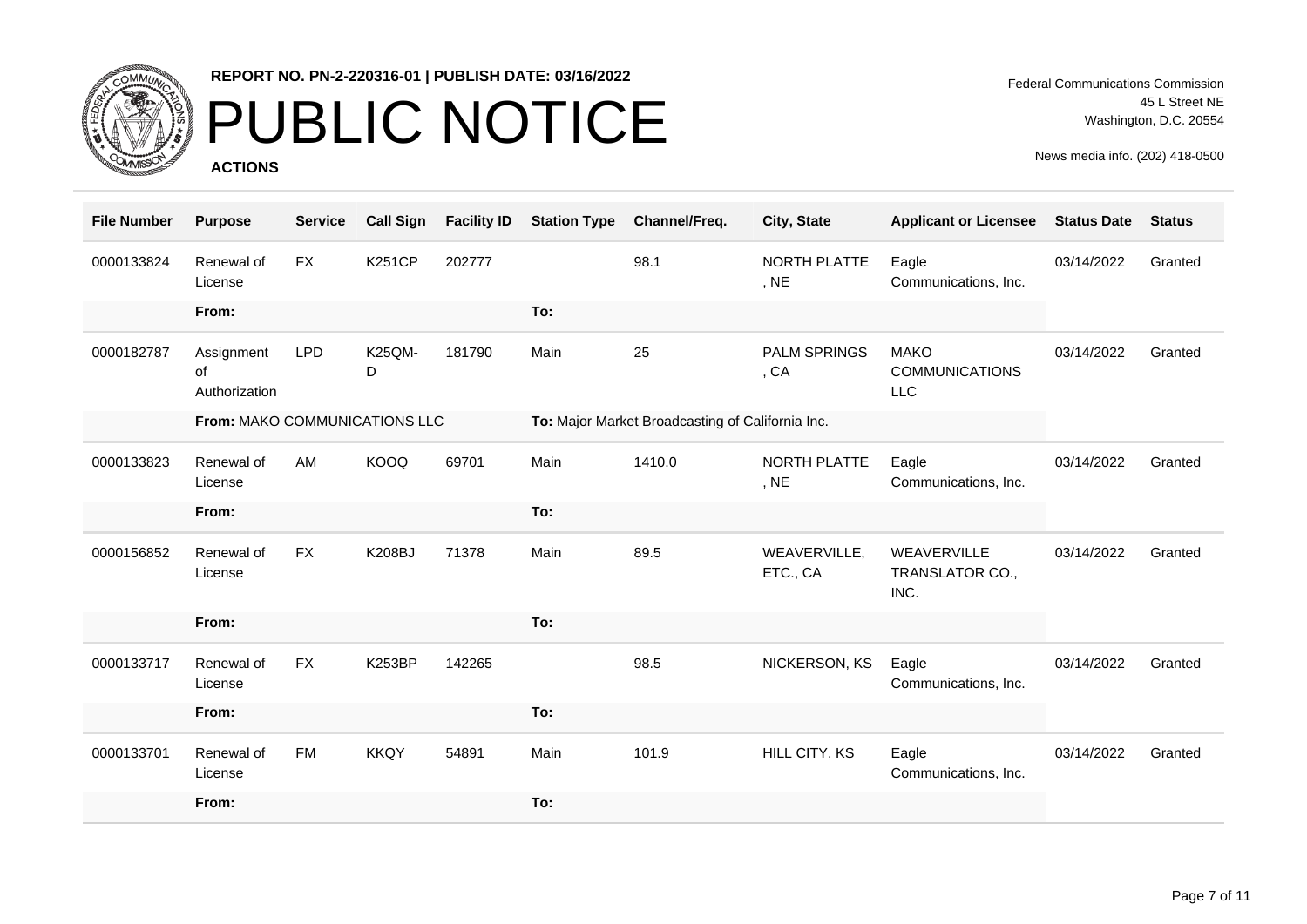

## PUBLIC NOTICE

**ACTIONS**

| <b>File Number</b> | <b>Purpose</b>        | <b>Service</b> | <b>Call Sign</b> | <b>Facility ID</b> | <b>Station Type</b> | Channel/Freq. | City, State  | <b>Applicant or Licensee</b>                                                                                                                                                                                                                                                                                                                                                                                                                                                          | <b>Status Date</b> | <b>Status</b> |
|--------------------|-----------------------|----------------|------------------|--------------------|---------------------|---------------|--------------|---------------------------------------------------------------------------------------------------------------------------------------------------------------------------------------------------------------------------------------------------------------------------------------------------------------------------------------------------------------------------------------------------------------------------------------------------------------------------------------|--------------------|---------------|
| 0000133800         | Renewal of<br>License | <b>FX</b>      | <b>K223CY</b>    | 201177             |                     | 92.5          | ALLIANCE, NE | Eagle<br>Communications, Inc.                                                                                                                                                                                                                                                                                                                                                                                                                                                         | 03/14/2022         | Granted       |
|                    | From:                 |                |                  |                    | To:                 |               |              |                                                                                                                                                                                                                                                                                                                                                                                                                                                                                       |                    |               |
| 0000166707         | New NCE<br>FM CP      | <b>FM</b>      |                  | 767460             | Main                | 91.9          | YANKTON, SD  | The Praise Network,<br>Inc.                                                                                                                                                                                                                                                                                                                                                                                                                                                           | 03/14/2022         | Dismissed     |
|                    | From:                 |                |                  |                    | To:                 |               |              |                                                                                                                                                                                                                                                                                                                                                                                                                                                                                       |                    |               |
|                    | amendments.           |                |                  |                    |                     |               |              | Comment #1 Dismissed 3/14/2022 via Public Notice for the following reason: Section 73.215(e) violation - Applicant requests processing pursuant to Section<br>73.215 to protect short-spaced FM station KORN-FM, (Facility ID No. 15267). However, the proposed transmitter site is 96 km from the licensed KORN-FM<br>transmitter site. The rule requires a spacing of 111 km. SEE DA 21-1516 for general information about this dismissal and for information about filing curative |                    |               |
| 0000184758         | Minor<br>Modification | <b>FM</b>      | <b>KKLM</b>      | 183309             | Main                | 104.1         | MURRIETA, CA | <b>EDUCATIONAL</b><br><b>MEDIA FOUNDATION</b>                                                                                                                                                                                                                                                                                                                                                                                                                                         | 03/14/2022         | Granted       |
|                    | From:                 |                |                  |                    | To:                 |               |              |                                                                                                                                                                                                                                                                                                                                                                                                                                                                                       |                    |               |
| 0000185533         | Minor<br>Modification | <b>FX</b>      | <b>W271DO</b>    | 156144             |                     | 102.5         | WESTPORT, CT | <b>SUN SIGNALS LLC</b>                                                                                                                                                                                                                                                                                                                                                                                                                                                                | 03/14/2022         | Granted       |
|                    | From:                 |                |                  |                    | To:                 |               |              |                                                                                                                                                                                                                                                                                                                                                                                                                                                                                       |                    |               |
| 0000185498         | Minor<br>Modification | <b>FX</b>      | <b>W273CT</b>    | 150660             |                     | 102.5         | CANTON, GA   | RADIO BY GRACE,<br>INC.                                                                                                                                                                                                                                                                                                                                                                                                                                                               | 03/14/2022         | Granted       |
|                    | From:                 |                |                  |                    | To:                 |               |              |                                                                                                                                                                                                                                                                                                                                                                                                                                                                                       |                    |               |
| 0000153949         | Renewal of<br>License | <b>FM</b>      | <b>KJLH</b>      | 64639              | Main                | 102.3         | COMPTON, CA  | <b>TAXI LICENSE</b><br><b>CORPORATION</b>                                                                                                                                                                                                                                                                                                                                                                                                                                             | 03/14/2022         | Granted       |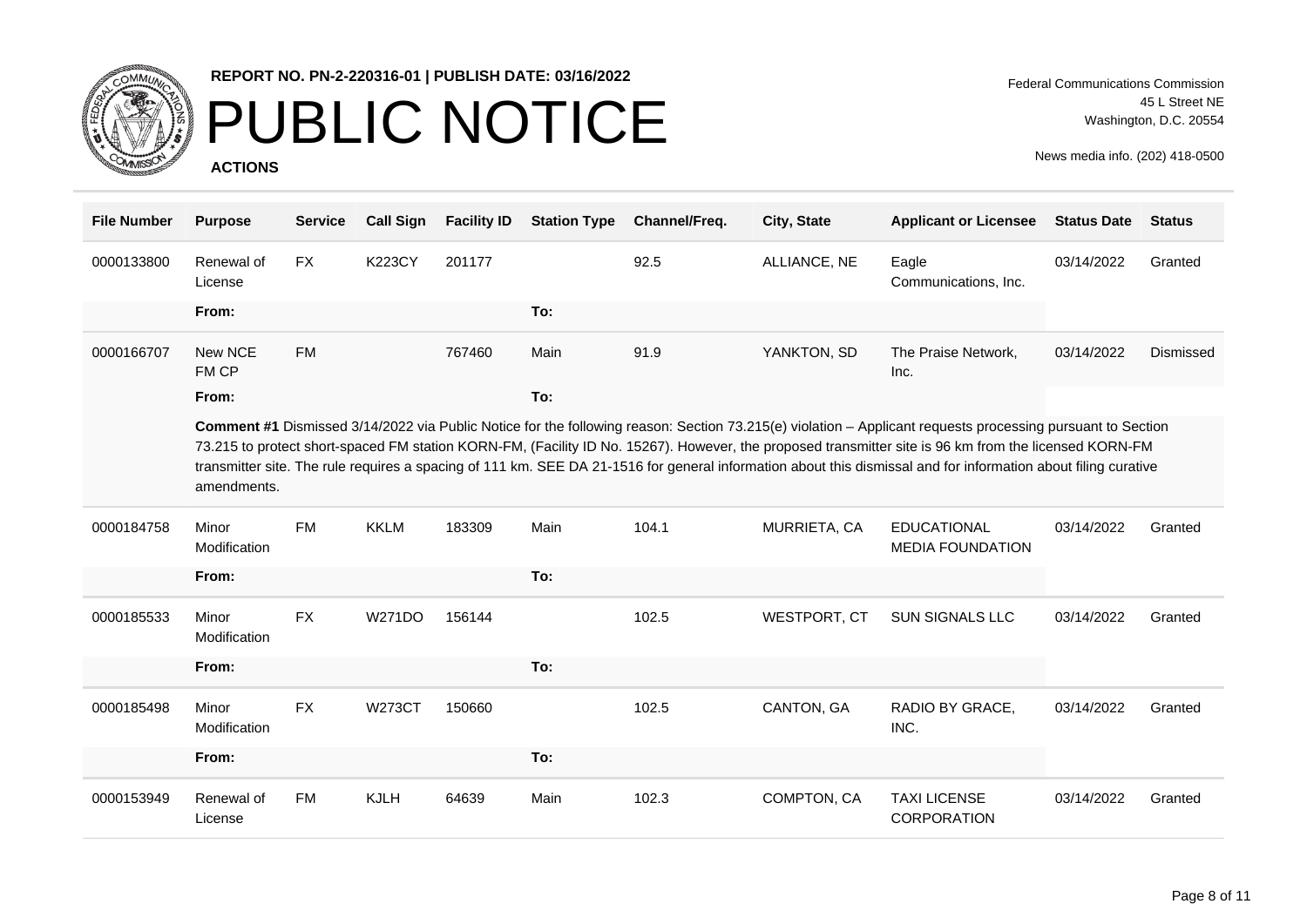

# PUBLIC NOTICE

**ACTIONS**

Federal Communications Commission 45 L Street NE Washington, D.C. 20554

| <b>File Number</b> | <b>Purpose</b>                    | <b>Service</b> | <b>Call Sign</b> | <b>Facility ID</b> | <b>Station Type</b> | Channel/Freq.                                    | City, State                  | <b>Applicant or Licensee</b>                       | <b>Status Date</b> | <b>Status</b> |
|--------------------|-----------------------------------|----------------|------------------|--------------------|---------------------|--------------------------------------------------|------------------------------|----------------------------------------------------|--------------------|---------------|
|                    | From:                             |                |                  |                    | To:                 |                                                  |                              |                                                    |                    |               |
| 0000158937         | Renewal of<br>License             | <b>FM</b>      | KEDI             | 189526             | Main                | 98.3                                             | BETHEL, AK                   | <b>STRAIT MEDIA LLC</b>                            | 03/14/2022         | Granted       |
|                    | From:                             |                |                  |                    | To:                 |                                                  |                              |                                                    |                    |               |
| 0000133761         | Renewal of<br>License             | <b>FM</b>      | <b>KSKG</b>      | 58645              | Main                | 99.9                                             | SALINA, KS                   | Eagle<br>Communications, Inc.                      | 03/14/2022         | Granted       |
|                    | From:                             |                |                  |                    | To:                 |                                                  |                              |                                                    |                    |               |
| 0000133799         | Renewal of<br>License             | AM             | <b>KCOW</b>      | 18089              | Main                | 1400.0                                           | ALLIANCE, NE                 | Eagle<br>Communications, Inc.                      | 03/14/2022         | Granted       |
|                    | From:                             |                |                  |                    | To:                 |                                                  |                              |                                                    |                    |               |
| 0000134183         | Renewal of<br>License             | <b>FX</b>      | <b>K300DN</b>    | 202778             |                     | 107.9                                            | <b>JUNCTION CITY</b><br>, KS | Eagle<br>Communications, Inc.                      | 03/14/2022         | Granted       |
|                    | From:                             |                |                  |                    | To:                 |                                                  |                              |                                                    |                    |               |
| 0000133731         | Renewal of<br>License             | AM             | <b>KVGB</b>      | 22150              | Main                | 1590.0                                           | <b>GREAT BEND,</b><br>KS     | Eagle<br>Communications, Inc.                      | 03/14/2022         | Granted       |
|                    | From:                             |                |                  |                    | To:                 |                                                  |                              |                                                    |                    |               |
| 0000182788         | Assignment<br>of<br>Authorization | <b>LPD</b>     | K28QM-<br>D      | 181666             | Main                | 28                                               | <b>BEAUMONT, TX</b>          | <b>MAKO</b><br><b>COMMUNICATIONS</b><br><b>LLC</b> | 03/14/2022         | Granted       |
|                    | From: MAKO COMMUNICATIONS LLC     |                |                  |                    |                     | To: Major Market Broadcasting of California Inc. |                              |                                                    |                    |               |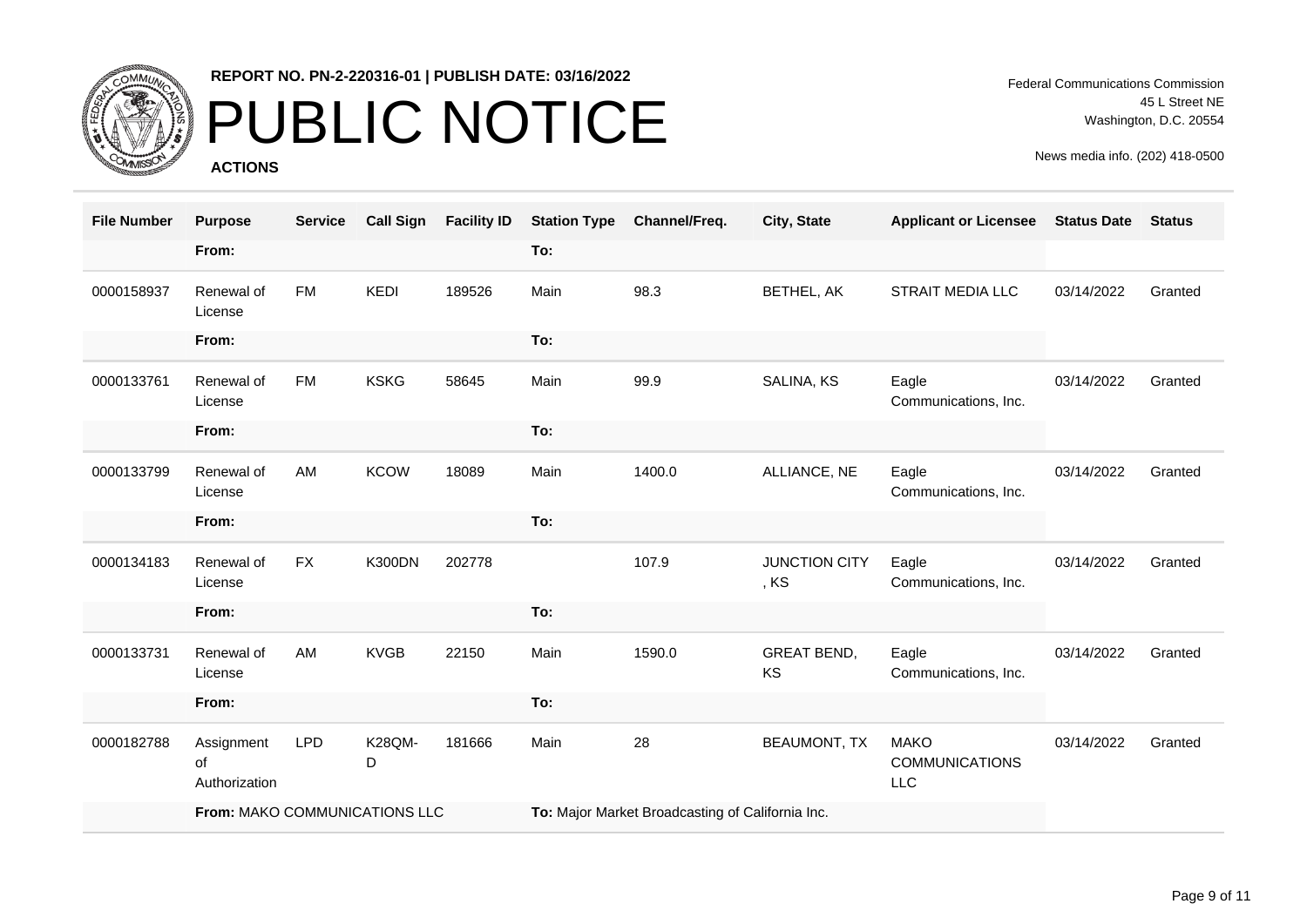

### PUBLIC NOTICE

**ACTIONS**

Federal Communications Commission 45 L Street NE Washington, D.C. 20554

| <b>File Number</b> | <b>Purpose</b>                     | <b>Service</b> | <b>Call Sign</b> | <b>Facility ID</b> | <b>Station Type</b> | Channel/Freq.                           | City, State                 | <b>Applicant or Licensee</b>                      | <b>Status Date</b> | <b>Status</b> |
|--------------------|------------------------------------|----------------|------------------|--------------------|---------------------|-----------------------------------------|-----------------------------|---------------------------------------------------|--------------------|---------------|
| 0000161969         | Renewal of<br>License              | <b>FX</b>      | <b>K231CY</b>    | 148055             |                     | 94.1                                    | LEBANON, OR                 | <b>EADS</b><br><b>BROADCASTING</b><br>CORPORATION | 03/14/2022         | Granted       |
|                    | From:                              |                |                  |                    | To:                 |                                         |                             |                                                   |                    |               |
| 0000133732         | Renewal of<br>License              | <b>FX</b>      | <b>K238CK</b>    | 147702             |                     | 95.5                                    | HOISINGTON,<br><b>KS</b>    | Eagle<br>Communications, Inc.                     | 03/14/2022         | Granted       |
|                    | From:                              |                |                  |                    | To:                 |                                         |                             |                                                   |                    |               |
| 0000158185         | Renewal of<br>License              | <b>FM</b>      | <b>KBHJ</b>      | 190450             | Main                | 97.3                                    | BLYTHE, CA                  | <b>NORTHWAY</b><br><b>BROADCASTING, LLC</b>       | 03/14/2022         | Granted       |
|                    | From:                              |                |                  |                    | To:                 |                                         |                             |                                                   |                    |               |
| 0000176711         | License To<br>Cover                | <b>FX</b>      | <b>K245DD</b>    | 202781             |                     | 96.9                                    | <b>SANTA</b><br>BARBARA, CA | SANTA BARBARA<br>BROADCASTING,<br>INC.            | 03/14/2022         | Granted       |
|                    | From:                              |                |                  |                    | To:                 |                                         |                             |                                                   |                    |               |
| 0000144541         | Transfer of<br>Control             | <b>DCA</b>     | WZRA-<br>CD      | 2130               | Main                | 674.0                                   | OLDSMAR, FL                 | AMKA BROADCAST<br>NETWORK, INC.                   | 03/14/2022         | Granted       |
|                    | From: AMKA BROADCAST NETWORK, INC. |                |                  |                    |                     | To: The Agelatos Family Revocable Trust |                             |                                                   |                    |               |
| 0000133749         | Renewal of<br>License              | <b>FX</b>      | <b>K298CZ</b>    | 202779             |                     | 107.5                                   | SALINA, KS                  | Eagle<br>Communications, Inc.                     | 03/14/2022         | Granted       |
|                    | From:                              |                |                  |                    | To:                 |                                         |                             |                                                   |                    |               |